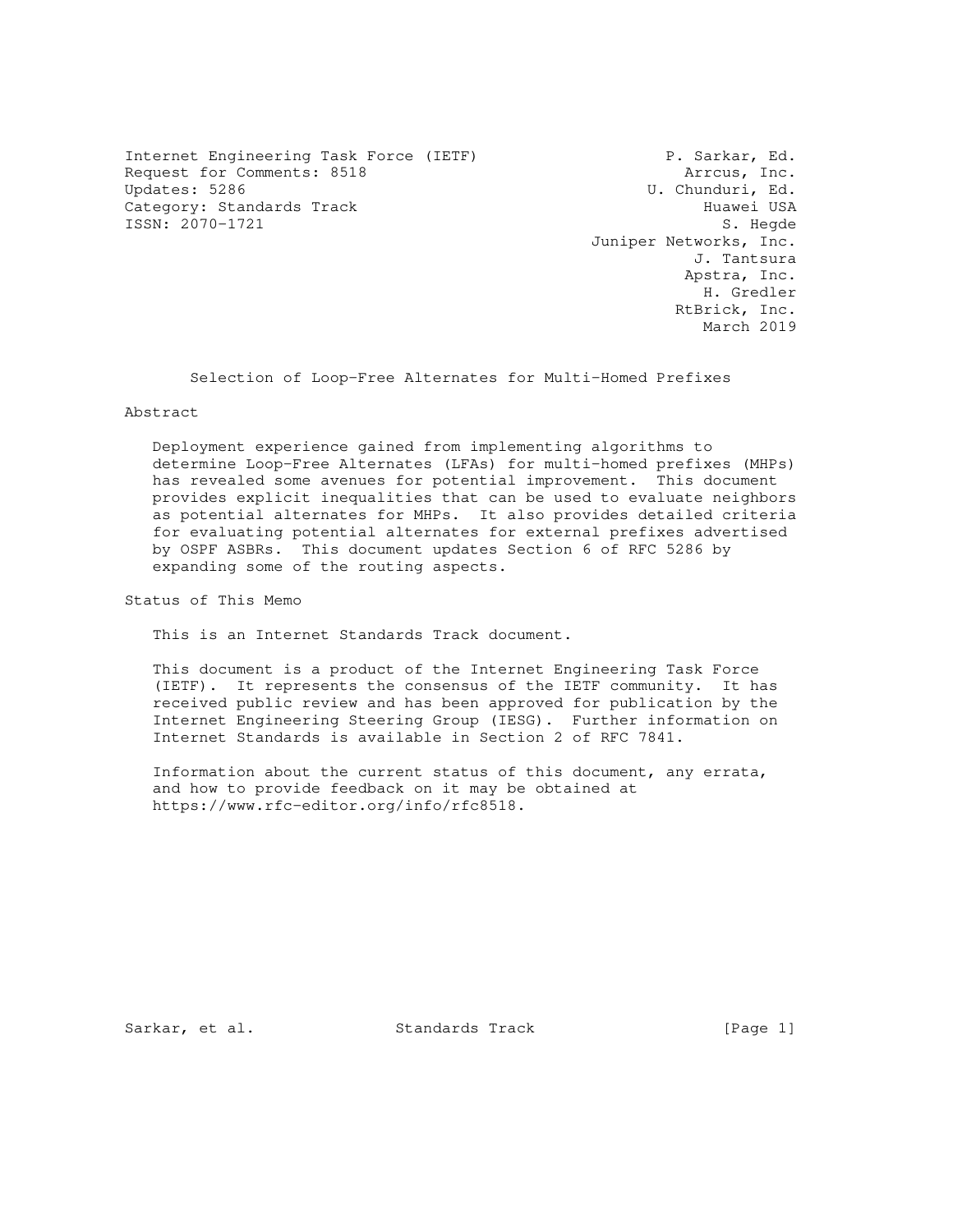# Copyright Notice

 Copyright (c) 2019 IETF Trust and the persons identified as the document authors. All rights reserved.

 This document is subject to BCP 78 and the IETF Trust's Legal Provisions Relating to IETF Documents

 (https://trustee.ietf.org/license-info) in effect on the date of publication of this document. Please review these documents carefully, as they describe your rights and restrictions with respect to this document. Code Components extracted from this document must include Simplified BSD License text as described in Section 4.e of the Trust Legal Provisions and are provided without warranty as described in the Simplified BSD License.

Table of Contents

|  | 3.1. Improved Coverage with Simplified Approach to MHPs 7 |
|--|-----------------------------------------------------------|
|  |                                                           |
|  | 4. LFA Selection for Multi-Homed External Prefixes 10     |
|  |                                                           |
|  |                                                           |
|  | 4.2.1. Rules to Select Alternate ASBRs 10                 |
|  | 4.2.1.1. Multiple ASBRs Belonging to Different Areas 12   |
|  | 4.2.1.2. Type 1 and Type 2 Costs 12                       |
|  | 4.2.1.3. RFC1583Compatibility is Set to "Enabled" 12      |
|  |                                                           |
|  | 4.2.2. Inequalities to Be Applied for Alternate ASBR      |
|  |                                                           |
|  | 4.2.2.1. Forwarding Address Set to Non-zero Value 13      |
|  | 4.2.2.2. ASBRs Advertising Type 1 and Type 2 Costs  14    |
|  |                                                           |
|  | 5.1. Links with IGP MAX_METRIC 15                         |
|  |                                                           |
|  |                                                           |
|  |                                                           |
|  |                                                           |
|  |                                                           |
|  |                                                           |
|  |                                                           |
|  |                                                           |
|  |                                                           |

Sarkar, et al. Standards Track [Page 2]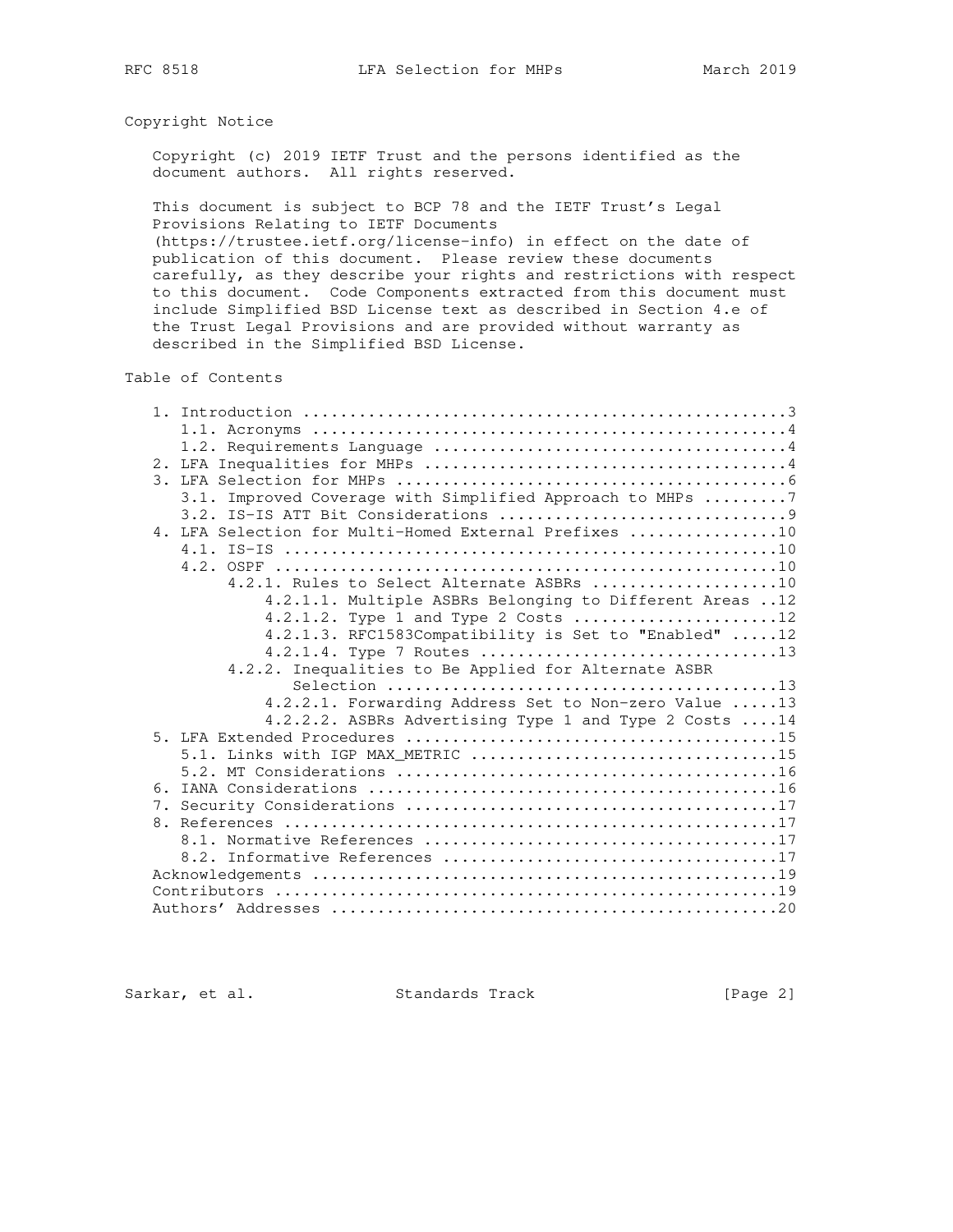### 1. Introduction

 A framework for the development of IP Fast Reroute (FRR) mechanisms is detailed in [RFC5714]. The use of LFAs for IP FRR is specified in [RFC5286]. If a prefix is advertised by more than one router, that prefix is called a "multi-homed prefix (MHP)". MHPs generally occur for prefixes obtained from outside the routing domain by multiple routers, for subnets on links where the subnet is announced from multiple ends of the link, and for prefixes advertised by multiple routers to provide resiliency.

 Section 6.1 of [RFC5286] describes a method to determine LFAs for MHPs. This document describes a procedure using explicit inequalities that can be used by a computing router to evaluate a neighbor as a potential alternate for an MHP. The results obtained are equivalent to those obtained using the method described in Section 6.1 of [RFC5286].

 Section 6.3 of [RFC5286] discusses complications associated with computing LFAs for MHPs in OSPF. This document provides detailed criteria for evaluating potential alternates for external prefixes advertised by OSPF ASBRs, as well as explicit inequalities.

 This document also provides clarifications and additional considerations to [RFC5286] to address a few coverage and operational observations. These observations are concerned with 1) the IS-IS ATT (attach) bit in the Level 1 (L1) area, 2) links provisioned with MAX\_METRIC (see Section 5.1) for traffic engineering (TE) purposes, and 3) multi-topology (MT) IGP deployments. These are elaborated in detail in Sections 3.2 and 5.

 This specification uses the same terminology introduced in [RFC5714] to represent LFA and builds on the notation for inequalities used in [RFC5286] to compute LFAs for MHPs.

Sarkar, et al. Standards Track [Page 3]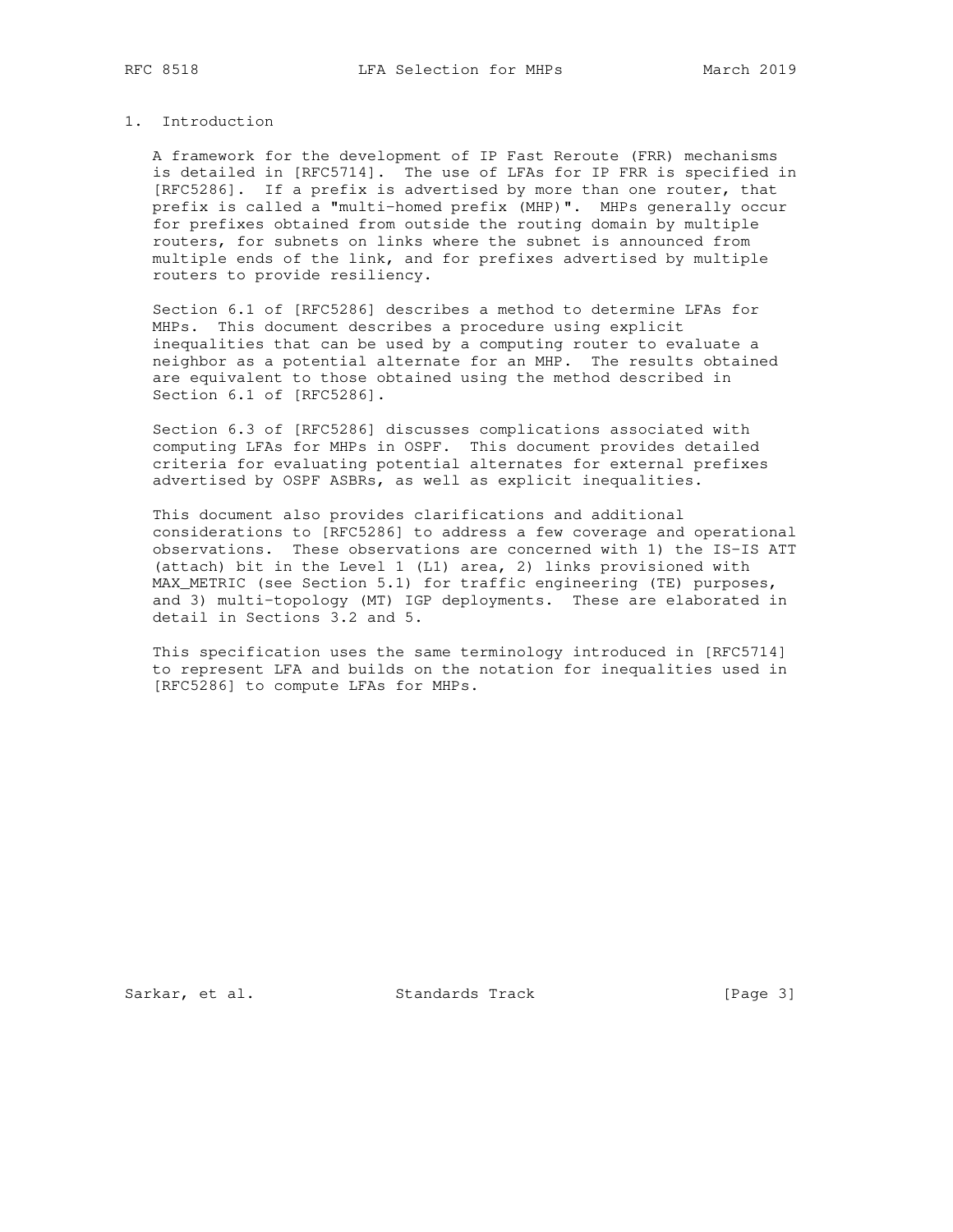## 1.1. Acronyms

- AF Address Family
- ATT IS-IS Attach Bit
- ECMP Equal-Cost Multipath
- FRR Fast Reroute
- IGP Interior Gateway Protocol
- IS-IS Intermediate System to Intermediate System
- LFA Loop-Free Alternate
- LSP Link State PDU (IS-IS)
- MHP Multi-Homed Prefix
- MT Multi-Topology
- OSPF Open Shortest Path First
- SPF Shortest Path First
- 1.2. Requirements Language

 The key words "MUST", "MUST NOT", "REQUIRED", "SHALL", "SHALL NOT", "SHOULD", "SHOULD NOT", "RECOMMENDED", "NOT RECOMMENDED", "MAY", and "OPTIONAL" in this document are to be interpreted as described in BCP 14 [RFC2119] [RFC8174] when, and only when, they appear in all capitals, as shown here.

2. LFA Inequalities for MHPs

 This document proposes the following set of LFA inequalities for selecting the most appropriate LFAs for MHPs. Distance\_opt $(X, Y)$  (called "D\_opt(X,Y)" in this document) is defined in [RFC5714] and is nothing but the metric sum of the shortest path from X to Y. Cost(X,Y), introduced in this document, is defined as the metric value of prefix Y from the prefix advertising node X. These LFAs can be derived from the inequalities in [RFC5286] combined with the observation that  $D_{\text{opt}}(N, P) = Min (D_{\text{opt}}(N, PO_i) + Cost (PO_i, P))$  over all PO\_i.

Sarkar, et al. Standards Track [Page 4]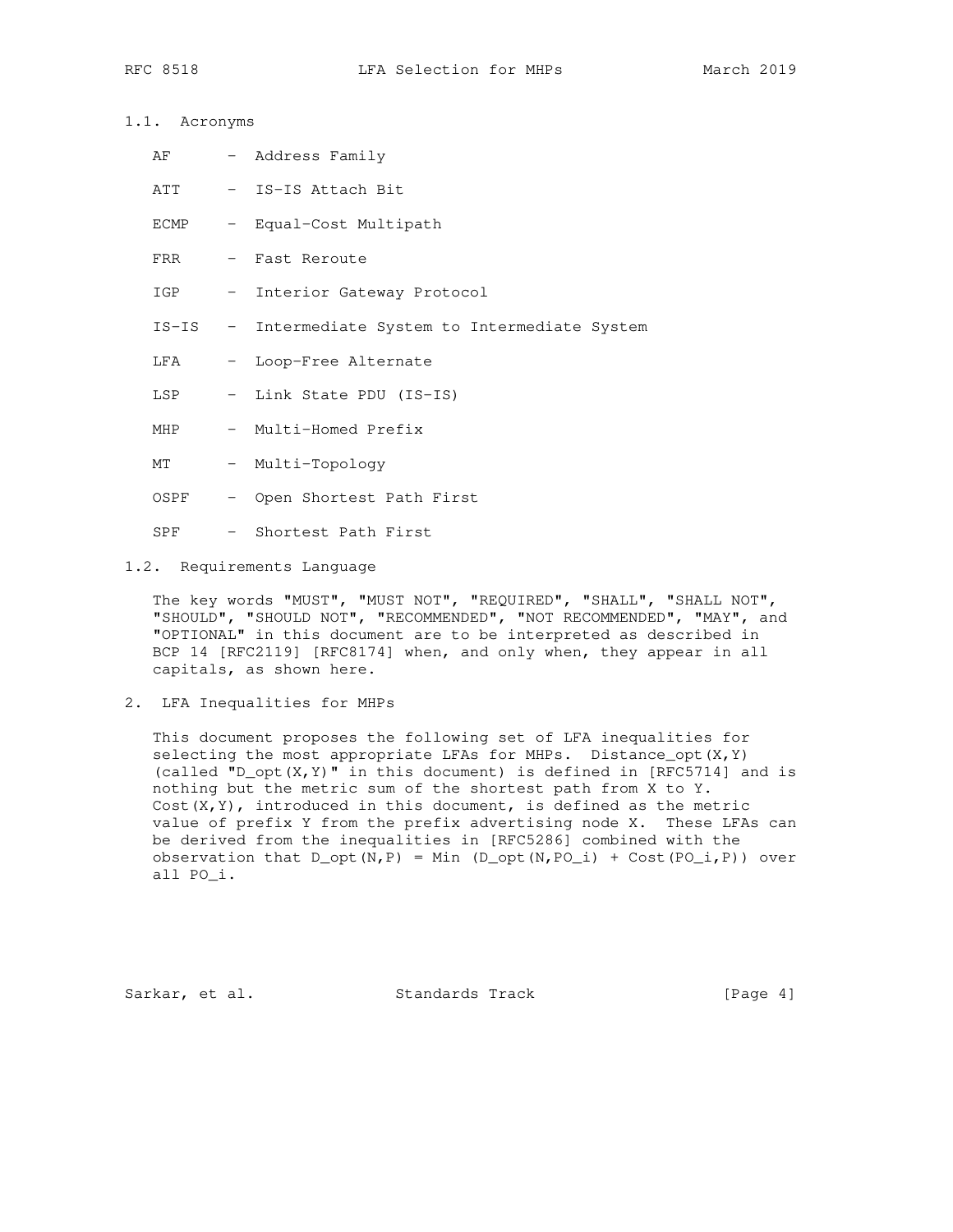```
 Link-Protecting LFAs:
    A neighbor N can provide an LFA if and only if
   D_{opt}(N,PO_i) + Cost(PO<sub>i</sub>,P) < D<sub>opt</sub>(N,S) +
                                  D_opt(S,PO_best) + Cost(PO_best,P)
 Link-Protecting + Downstream-paths-only LFAs:
   A subset of loop-free alternates are downstream paths that must
   meet a more restrictive condition that is applicable to more
    complex failure scenarios.
   D_{\text{opt}}(N, PO_1) + Cost(PO<sub>_i</sub>,P) < D_opt(S,PO_best) + Cost(PO_best,P)
 Node-Protecting LFAs:
   For an alternate next hop N to protect against node failure of a
    primary neighbor E for MHP P, N must be loop-free with respect to
   both E and MHP P. In other words, N's path to MHP P must not go
    through E (where N is the neighbor providing a loop-free
   alternate).
   D_{opt}(N, PO_i) + Cost(PO<sub>i</sub>,P) < D_opt(N,E) +
                                   D_opt(E,PO_best) + Cost(PO_best,P)
   Where:
   P - The MHP being evaluated for computing alternates
   S - The computing router
   N - The alternate router being evaluated
   E - The primary next hop on the shortest path from S to
                  prefix P
    PO_i - The specific prefix-originating router being
                  evaluated
    PO_best - The prefix-originating router on the shortest path
                   from the computing router S to prefix P
   Cost(X, P) - The cost of reaching the prefix P from prefix
                   originating node X
   D_{\text{opt}}(X, Y) - The distance on the shortest path from node X to
                   node Y
```

|  | Sarkar, et al. |  |  | Standards Track |  | [Page 5] |  |
|--|----------------|--|--|-----------------|--|----------|--|
|--|----------------|--|--|-----------------|--|----------|--|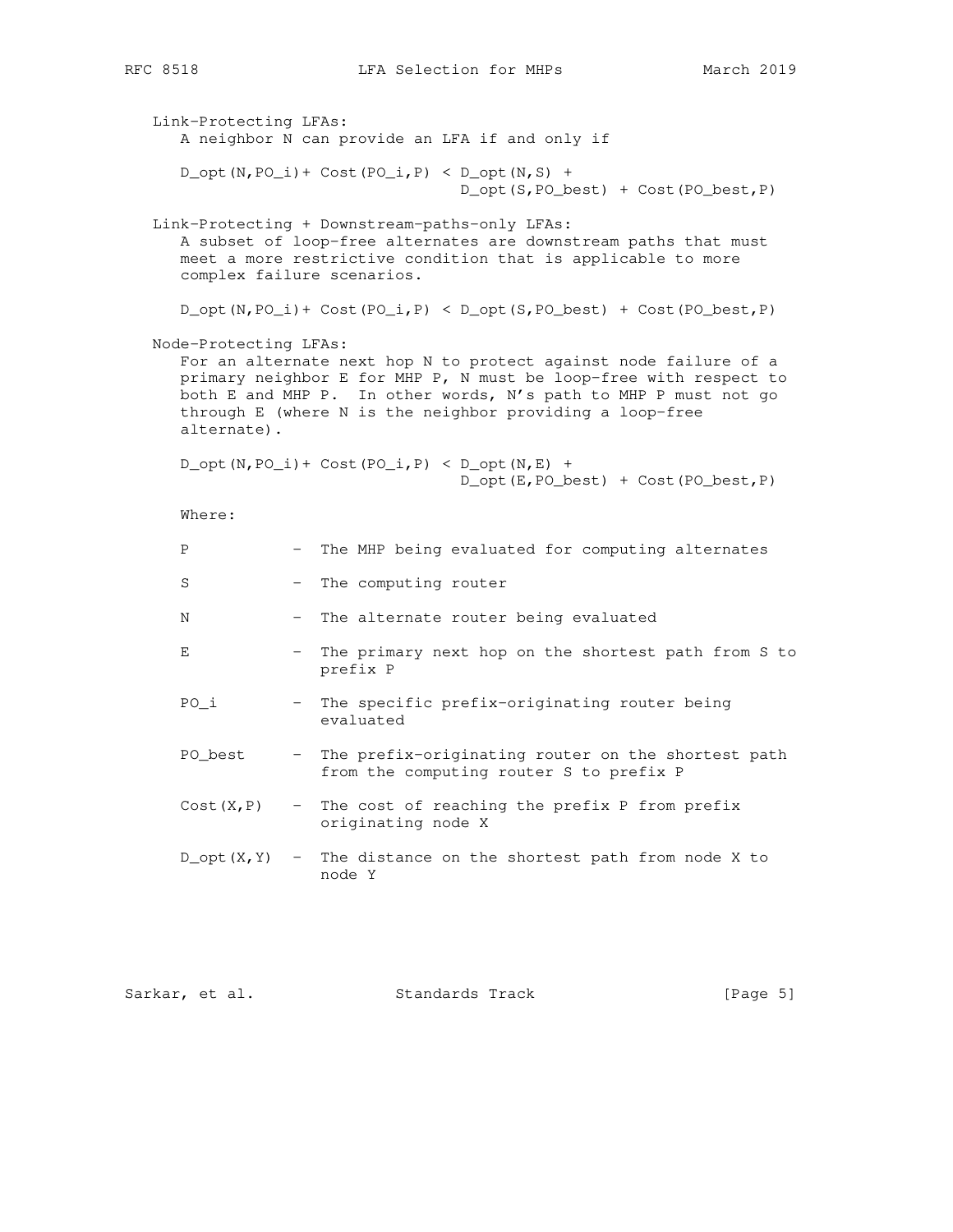3. LFA Selection for MHPs

 To compute a valid LFA for a given MHP P, a computing router S MUST, for each alternate neighbor N, follow one of the appropriate procedures below once for each remote node that originated the prefix P.

Link-Protecting LFAs:

- 1. If, in addition to being an alternate neighbor, N is also a prefix originator of P,
	- A. Select N as an LFA for prefix P (irrespective of the metric advertised by N for the prefix P).
- 2. Else, evaluate the link-protecting LFA inequality for P with N as the alternate neighbor.
	- A. If the LFA inequality condition is met, select N as an LFA for prefix P.
	- B. Else, N is not an LFA for prefix P.

Link-Protecting + Downstream-paths-only LFAs:

- 1. Evaluate the link-protecting + downstream-paths-only LFA inequality for P with N as the alternate neighbor.
	- A. If the LFA inequality condition is met, select N as an LFA for prefix P.
	- B. Else, N is not an LFA for prefix P.

Node-Protecting LFAs:

- 1. If, in addition to being an alternate neighbor, N is also a prefix originator of P,
	- A. Select N as an LFA for prefix P (irrespective of the metric advertised by N for the prefix P).
- 2. Else, evaluate the appropriate node-protecting LFA inequality for P with N as the alternate neighbor.
	- A. If the LFA inequality condition is met, select N as an LFA for prefix P.
	- B. Else, N is not an LFA for prefix P.

| Sarkar, et al. |  | Standards Track |  | [Page 6] |  |
|----------------|--|-----------------|--|----------|--|
|----------------|--|-----------------|--|----------|--|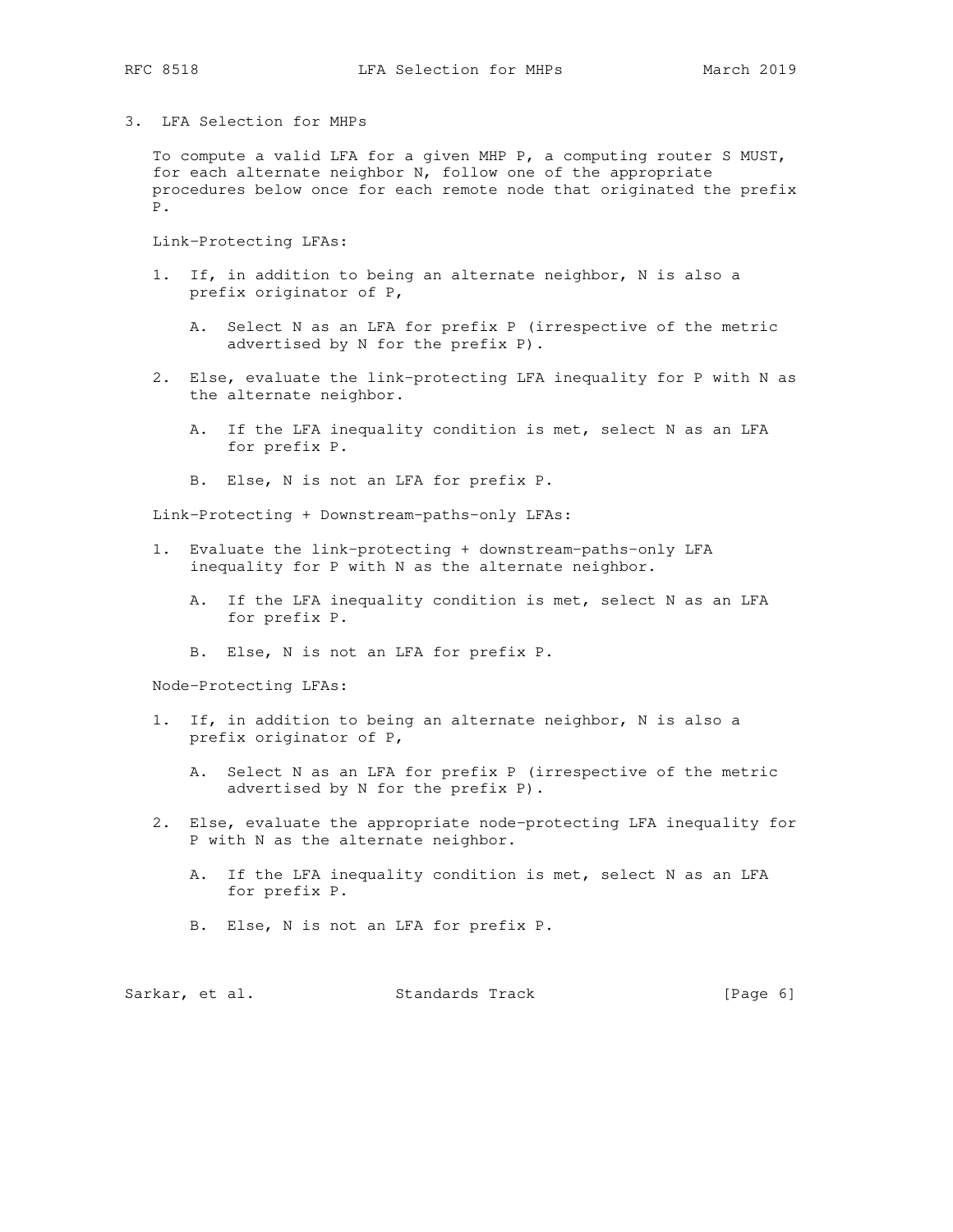If an alternate neighbor N is also one of the prefix originators of prefix P, it is guaranteed that N will not loop back packets destined for prefix P to computing router S. Therefore, N MUST be chosen as a valid LFA for prefix P without evaluating any of the inequalities in Section 2 as long as a downstream-paths-only LFA is not desired. To ensure such a neighbor N also provides a downstream-paths-only LFA, router S MUST also evaluate the downstream-paths-only LFA inequality specified in Section 2 for neighbor N and ensure router N satisfies the inequality.

 However, if N is not a prefix originator of P, the computing router MUST evaluate one of the corresponding LFA inequalities defined in Section 2 once for each remote node that originated the prefix. If the inequality is satisfied by the neighbor N, router S MUST choose neighbor N as one of the valid LFAs for the prefix P.

For more specific rules, please refer to Section 4.

3.1. Improved Coverage with Simplified Approach to MHPs

 Section 6.1 of the LFA base specification [RFC5286] recommends that a router computes the alternate next hop for an IGP MHP by considering alternate paths via all routers that have announced that prefix. The same has been elaborated with appropriate inequalities in the previous section. However, Section 6.1 of [RFC5286] also allows for the router to simplify the MHP calculation by assuming that the MHP is solely attached to the router that was its pre-failure optimal point of attachment, at the expense of potentially lower coverage. If an implementation chooses to simplify the MHP calculation by assuming that the MHP is solely attached to the router that was its pre-failure optimal point of attachment, the procedure described in this memo can potentially improve coverage for ECMP MHPs without incurring extra computational cost.

 This document improves the above approach to provide loop-free alternatives without any additional cost for ECMP MHPs as described in the example network presented in Figure 1. The approach specified here may also be applicable for handling default routes as explained in Section 3.2.

Sarkar, et al. Standards Track [Page 7]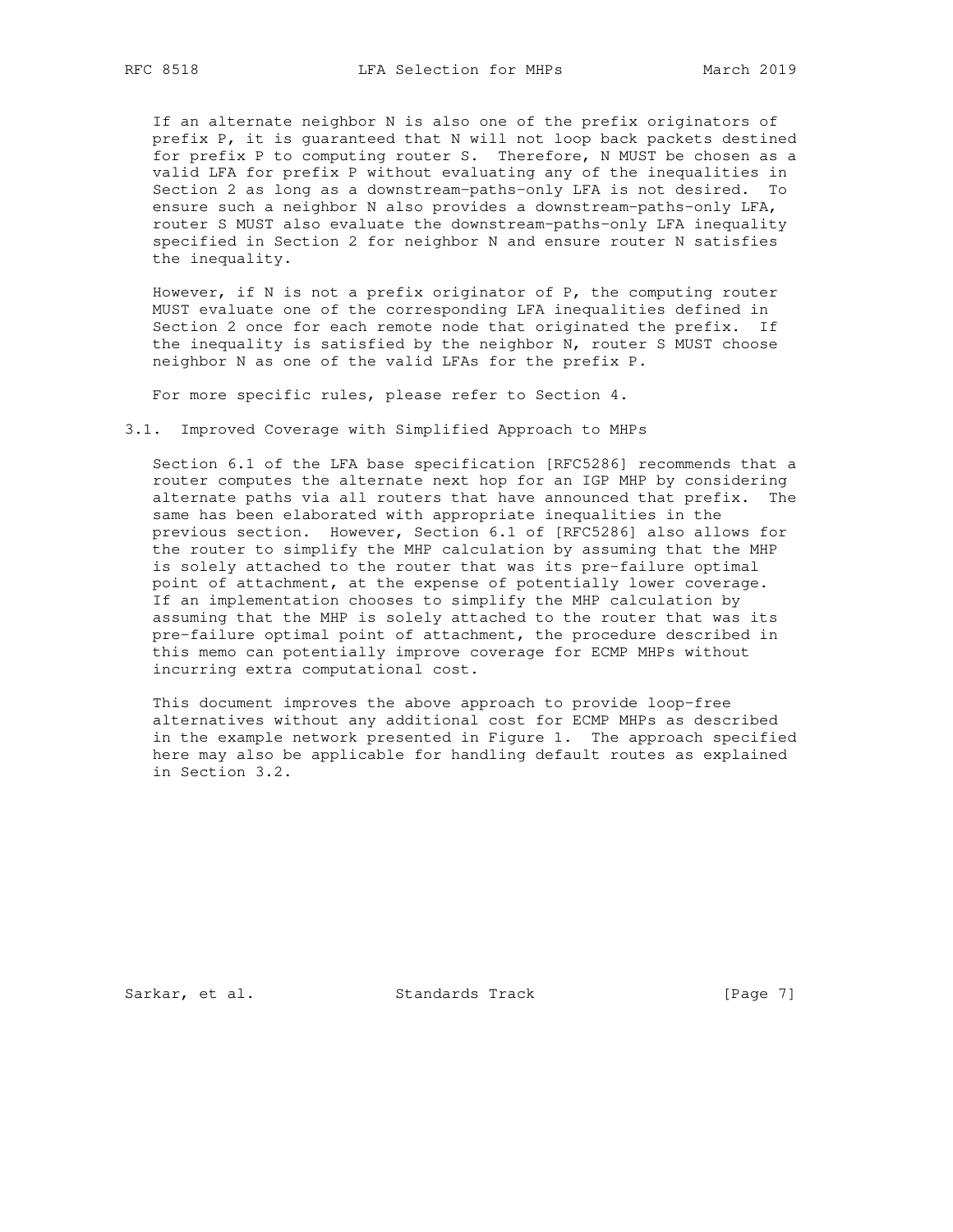

Figure 1: MHP with Same ECMP Next Hop

 In Figure 1, a prefix P is advertised from both node E and node F. With a simplified approach taken as specified in Section 6.1 of [RFC5286], prefix P will get only a link-protecting LFA through the neighbor C while a node-protection path is available through neighbor A. In this scenario, E and F both are pre-failure optimal points of attachment and share the same primary next hop. Hence, an implementation MAY compare the kind of protection A provides to F (link and node protection) with the kind of protection C provides to E (link protection) and inherit the better alternative to prefix P. In this case, the better alternative is A.

 However, in the example network presented in Figure 2, prefix P has an ECMP through both node E and node F with cost 20. Though it has two pre-failure optimal points of attachment, the primary next hop to each pre-failure optimal point of attachment is different. In this case, prefix P MUST inherit the corresponding LFAs of each primary next hop calculated for the router advertising the same. In Figure 2, that would be the LFA for node E and node F, i.e., node N1 and node N2, respectively.

Sarkar, et al. Standards Track [Page 8]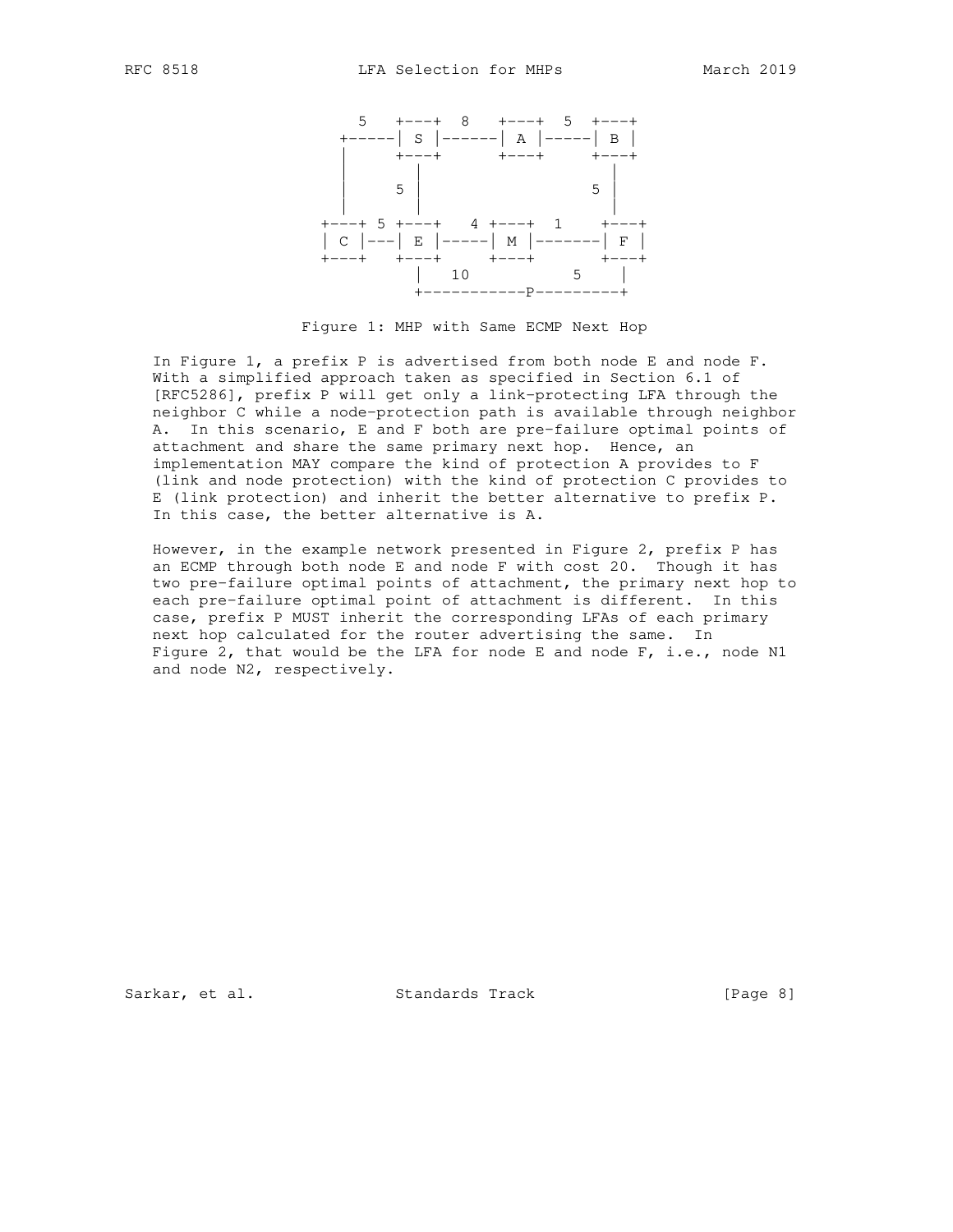

Figure 2: MHP with Different ECMP Next Hops

 In summary, if there are multiple pre-failure points of attachment for an MHP, and the primary next hop of an MHP is the same as that of the primary next hop of the router that was the pre-failure optimal point of attachment, an implementation MAY provide a better protection to the MHP without incurring any additional computation cost.

### 3.2. IS-IS ATT Bit Considerations

 Per [RFC1195], a default route needs to be added in the Level 1 (L1) router to the closest reachable Level 1 / Level 2 (L1/L2) router in the network advertising the ATT (attach) bit in its LSP-0 fragment. All L1 routers in the area would do this during the decision process with the next hop of the default route set to the adjacent router through which the closest L1/L2 router is reachable. The LFA base specification [RFC5286] does not specify any procedure for computing LFA for a default route in the IS-IS L1 area. This document specifies that a node can consider a default route is being advertised from the border L1/L2 router where the ATT bit is set and can do LFA computation for that default route. But, when multiple ECMP L1/L2 routers are reachable in an L1 area, corresponding best LFAs SHOULD be computed for each primary next hop associated with the default route as this would be similar to the ECMP MHP example described in Section 3.1. Considerations specified in Sections 3 and 3.1 are applicable for default routes if the default route is considered an ECMP MHP. Note that this document doesn't alter any ECMP handling rules or computation of LFAs for ECMP in general as laid out in [RFC5286].

Sarkar, et al. Standards Track [Page 9]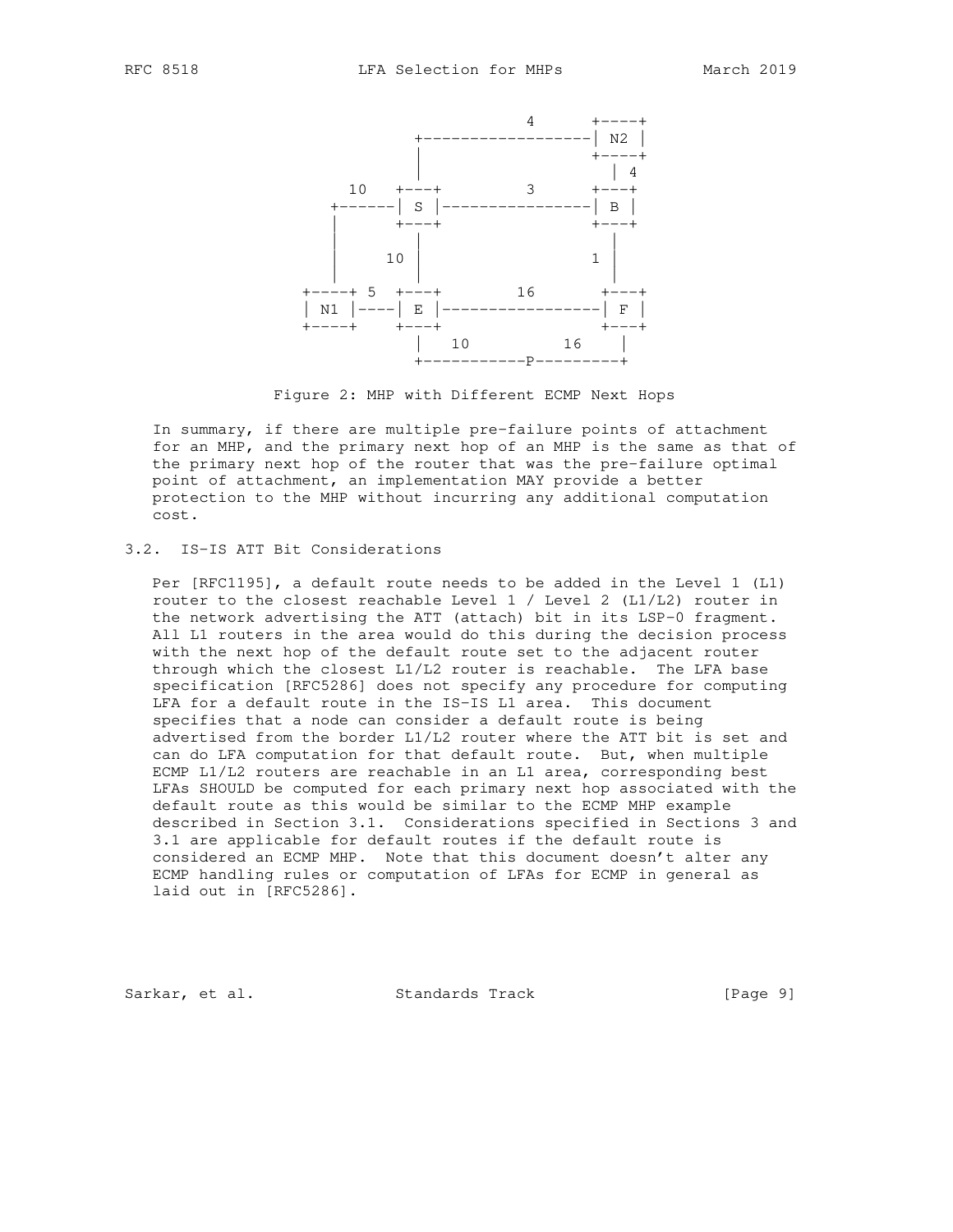4. LFA Selection for Multi-Homed External Prefixes

 Redistribution of external routes into IGP is required 1) when two different networks get merged into one or 2) during protocol migrations.

 During LFA calculation, alternate LFA next hops to reach the best ASBR could be used as LFA for the routes redistributed via that ASBR. When there is no LFA available to the best ASBR, it may be desirable to consider the other ASBRs (referred to as "alternate ASBRs" hereafter) redistributing the external routes for LFA selection as defined in [RFC5286] and leverage the advantage of having multiple redistributing nodes in the network.

4.1. IS-IS

 LFA evaluation for multi-homed external prefixes in IS-IS is the same as the multi-homed internal prefixes. Inequalities described in Section 2 would also apply to multi-homed external prefixes.

4.2. OSPF

 The LFA base specification [RFC5286] describes mechanisms to apply inequalities to find the loop-free alternate neighbor. Additional rules have to be applied in selecting the alternate ASBR for LFA consideration due to the external route calculation rules imposed by [RFC2328].

 This document defines inequalities specifically for alternate loop free ASBR evaluation. These inequalities are based on those in [RFC5286].

4.2.1. Rules to Select Alternate ASBRs

 The process to select an alternate ASBR is best explained using the rules below. The process below is applied when a primary ASBR for the concerned prefix is chosen and there is an alternate ASBR originating the same prefix.

- 1. If RFC1583Compatibility is disabled:
	- A. If primary ASBR and alternate ASBR belong to intra-area non-backbone, go to step 2.
	- B. If primary ASBR and alternate ASBR belong to intra-area backbone and/or inter-area path, go to step 2.

Sarkar, et al. Standards Track [Page 10]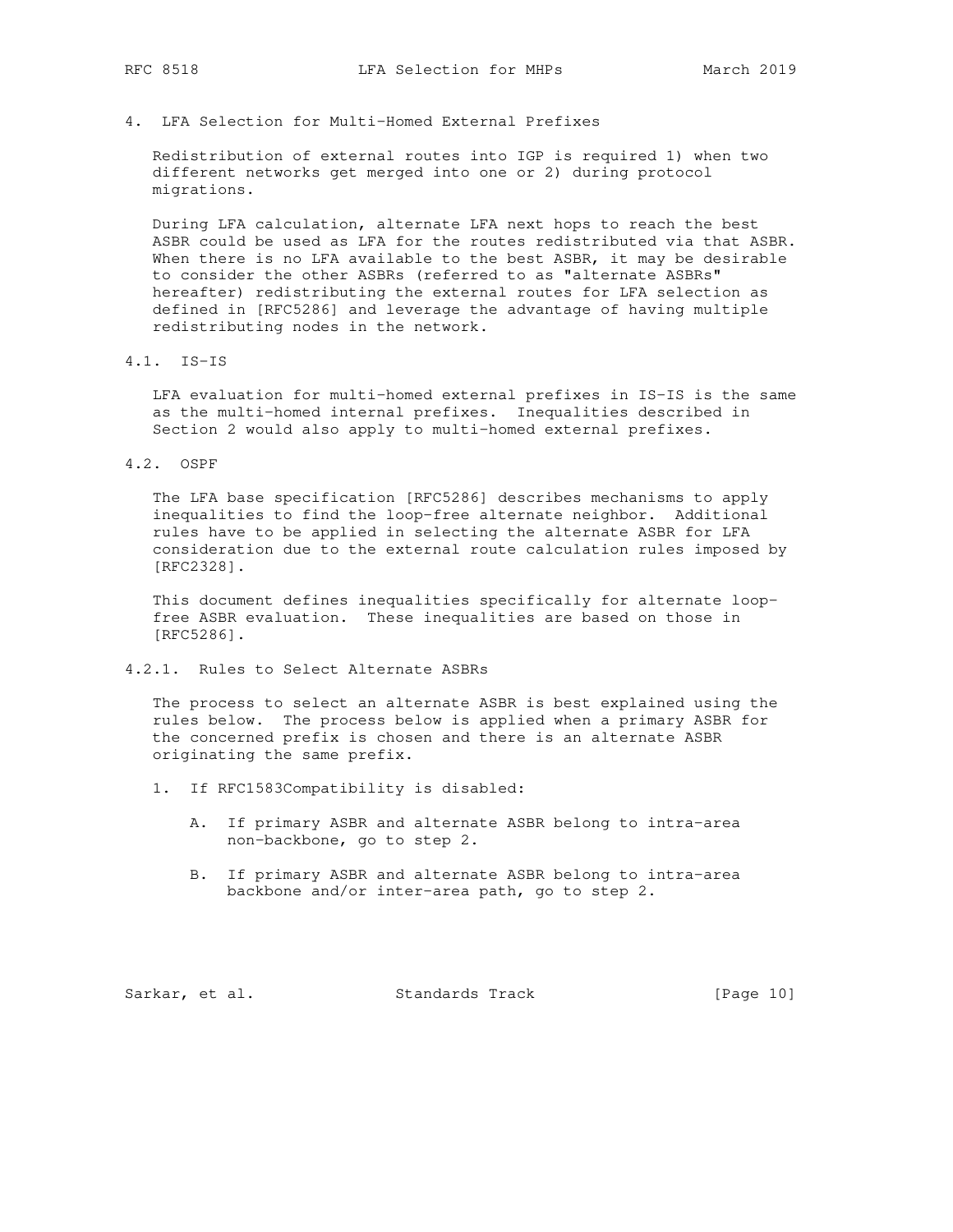- C. For other paths, skip this alternate ASBR and consider next ASBR.
- 2. Compare cost types (type 1 / type 2) advertised by alternate ASBR and primary ASBR:
	- A. If not the same type, skip alternate ASBR and consider next ASBR.
	- B. If the same, proceed to step 3.
- 3. If cost types are type 1, compare costs advertised by alternate ASBR and primary ASBR:
	- A. If costs are the same, then program ECMP FRR and return.
	- B. Else, go to step 5.
- 4. If cost types are type 2, compare costs advertised by alternate ASBR and primary ASBR:
	- A. If costs are different, skip alternate ASBR and consider next ASBR.
	- B. If costs are the same, proceed to step 4C to compare costs to reach ASBR/forwarding address.
	- C. If costs to reach ASBR/forwarding address are also the same, program ECMP FRR and return.
	- D. If costs to reach ASBR/forwarding address are different, go to step 5.
- 5. Compare route types (type 5 and type 7) for alternate ASBR and primary ASBR:
	- A. If route types are the same, check if route p-bit and forwarding address field for routes from both ASBRs match. If p-bit and forwarding address match, proceed to step 6. If not, skip this alternate ASBR and consider next ASBR.
	- B. If route types are not the same, skip this alternate ASBR and consider next alternate ASBR.
- 6. Apply inequality on alternate ASBR.

Sarkar, et al. Standards Track [Page 11]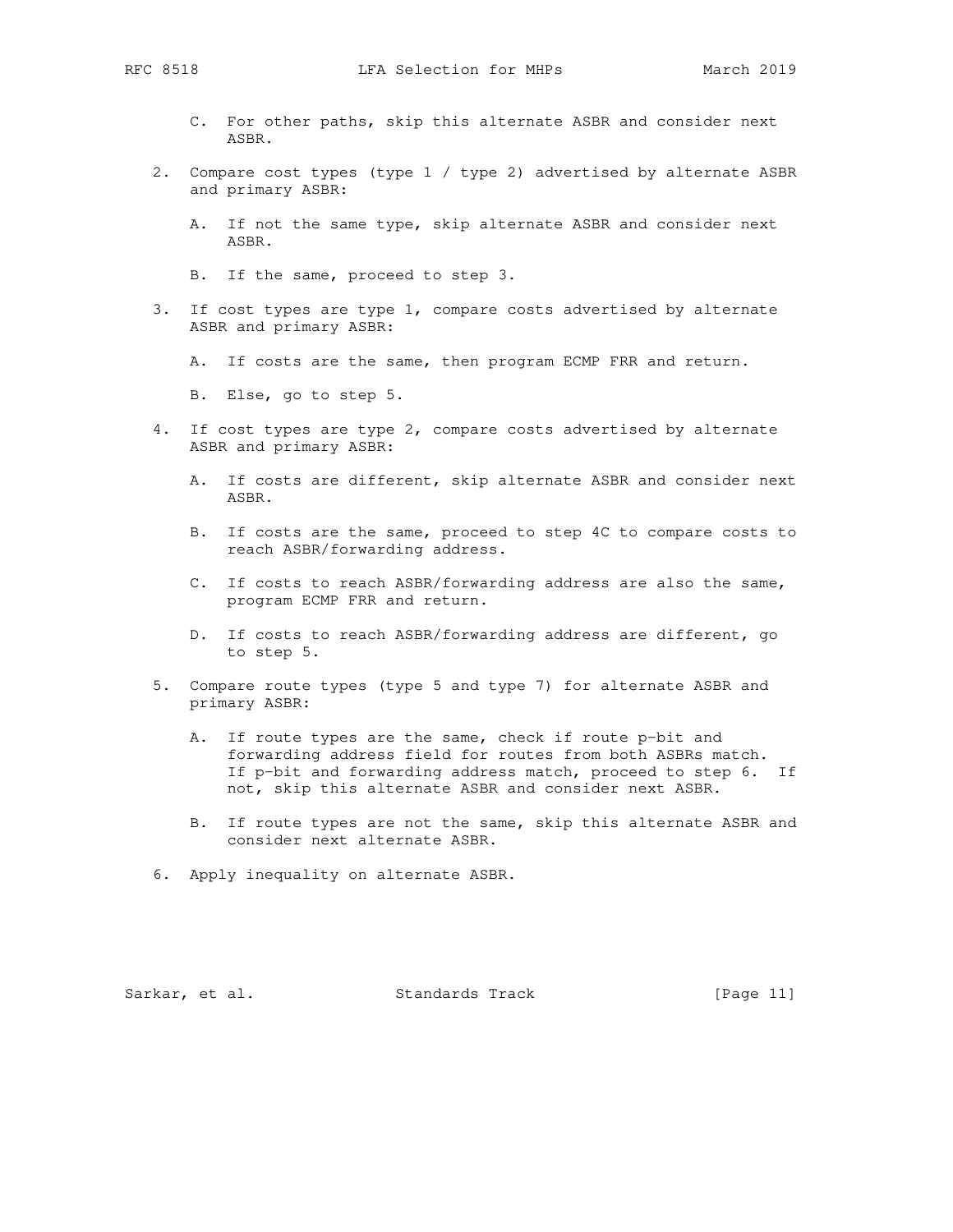## 4.2.1.1. Multiple ASBRs Belonging to Different Areas

When RFC1583Compatibility is set to "disabled", OSPF [RFC2328] defines certain rules of preference to choose the ASBRs. While selecting an alternate ASBR for loop evaluation for LFA, these rules should be applied to ensure that the alternate neighbor does not cause looping.

 When there are multiple ASBRs belonging to different areas advertising the same prefix, pruning rules as defined in Section 16.4 of [RFC2328] are applied. The alternate ASBRs pruned using these rules are not considered for LFA evaluation.

#### 4.2.1.2. Type 1 and Type 2 Costs

 If there are multiple ASBRs not pruned via the rules described in Section 4.2.1.1, the cost type advertised by the ASBRs is compared. ASBRs advertising type 1 costs are preferred, and the type 2 costs are pruned. If two ASBRs advertise the same type 2 cost, the alternate ASBRs are considered along with their cost to reach the ASBR/forwarding address for evaluation. If the two ASBRs have the same type 2 cost as well as the same cost to reach the ASBR, ECMP FRR is programmed. When there are multiple ASBRs advertising the same type 2 cost for the prefix, primary Autonomous System (AS) external route calculation, as described in Section 16.4.1 of [RFC2328], selects the route with the lowest type 2 cost. ASBRs advertising a different type 2 cost (higher cost) are not considered for LFA evaluation. Alternate ASBRs advertising a type 2 cost for the prefix but not chosen as primary due to a higher cost to reach ASBR are considered for LFA evaluation. The inequalities for evaluating alternate ASBR for type 1 and type 2 costs are same, as the alternate ASBRs with different type 2 costs are pruned and the evaluation is based on ASBRS with equal type 2 costs.

### 4.2.1.3. RFC1583Compatibility is Set to "Enabled"

 When RFC1583Compatibility is set to "enabled", multiple ASBRs belonging to different areas advertising the same prefix are chosen based on cost and hence are valid alternate ASBRs for the LFA evaluation. The inequalities described in Section 4.2.2 are applicable based on forwarding address and cost type advertised in the external Link State Advertisement (LSA).

Sarkar, et al. Standards Track [Page 12]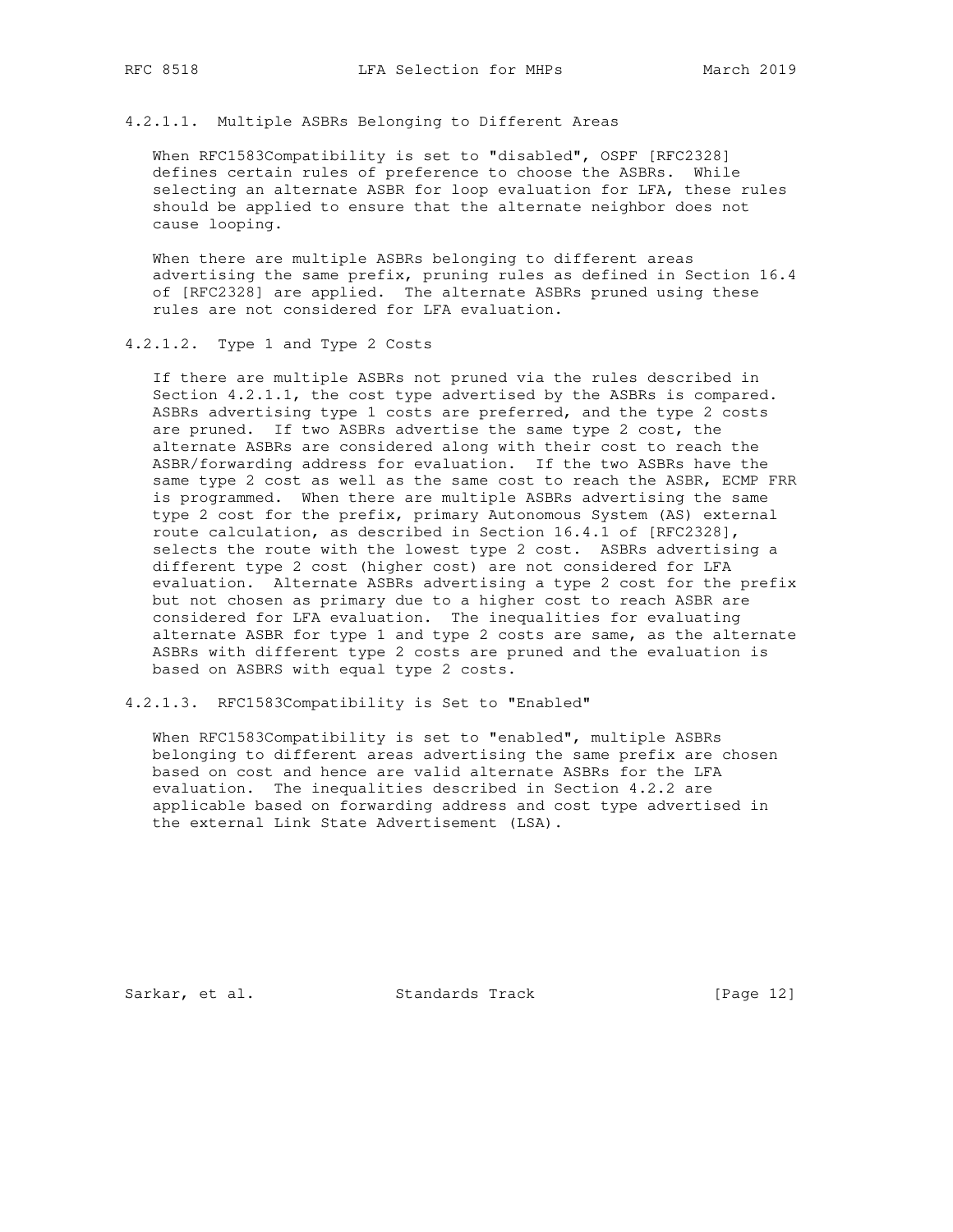4.2.1.4. Type 7 Routes

 Type 5 routes always get preference over type 7, and the alternate ASBRs chosen for LFA calculation should belong to the same type. Among type 7 routes, routes with the p-bit and forwarding address set have a higher preference than routes without these attributes. Alternate ASBRs selected for LFA comparison should have the same p-bit and forwarding address attributes.

4.2.2. Inequalities to Be Applied for Alternate ASBR Selection

 The alternate ASBRs selected using the mechanism described in Section 4.2.1 are evaluated for loop-free criteria using the inequalities below.

4.2.2.1. Forwarding Address Set to Non-zero Value

 Similar to the inequalities defined in Section 2, the following inequalities are defined when the forwarding address is a non-zero value.

Link-Protecting LFAs:

 $F_{opt}(N, PO_i)$  + Cost( $PO_i, P$ ) < D\_opt( $N, S$ ) + F\_opt(S,PO\_best) + Cost(PO\_best,P)

Link-Protecting + Downstream-paths-only LFAs:

 $F\_opt(N, PO_i) + Cost(PO_i, P) < F\_opt(S, PO_best) + Cost(PO_best, P)$ 

Node-Protecting LFAs:

 $F_{opt}(N, PO_i)$  + Cost(PO<sub>i</sub>,P) < D\_opt(N,E) + F\_opt(E,PO\_best) + Cost(PO\_best,P)

Where:

| Ρ    | - The MHP being evaluated for computing alternates              |
|------|-----------------------------------------------------------------|
| S    | - The computing router                                          |
| Ν    | - The alternate router being evaluated                          |
| Е    | The primary next hop on the shortest path from S to<br>prefix P |
| PO i | The specific prefix-originating router being<br>evaluated       |

Sarkar, et al. Standards Track [Page 13]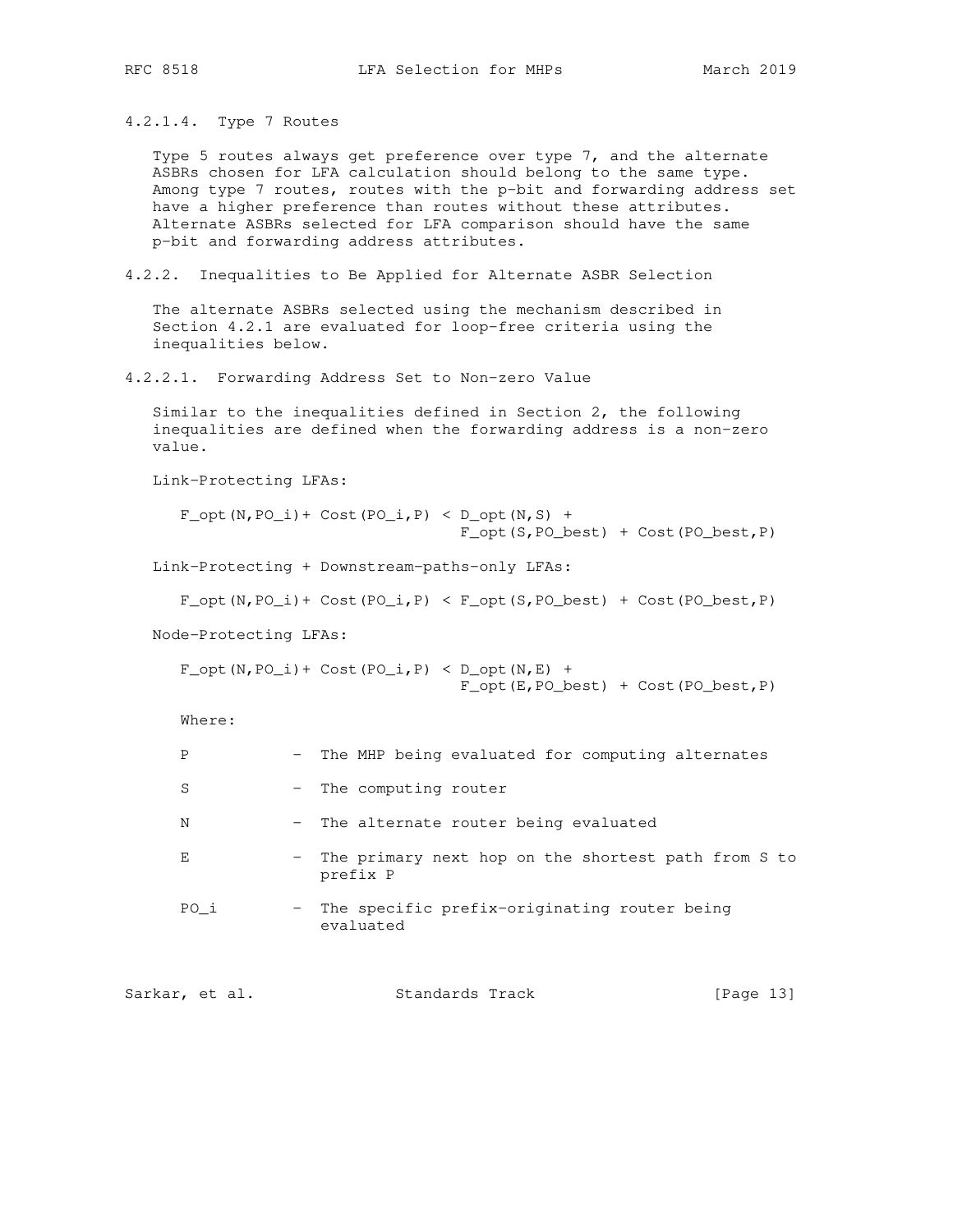```
PO_best - The prefix-originating router on the shortest path
                      from the computing router S to prefix P
      Cost(X, Y) - The external cost for Y as advertised by X
      F_{opt}(X,Y) - The distance on the shortest path from node X to
                      the forwarding address specified by ASBR Y
      D_{\text{opt}}(X, Y) - The distance on the shortest path from node X to
                      node Y
4.2.2.2. ASBRs Advertising Type 1 and Type 2 Costs
   Similar to the inequalities defined in Section 2, the following
   inequalities are defined for type 1 and type 2 costs.
   Link-Protecting LFAs:
     D_{opt}(N,PO_i) + Cost(PO<sub>i</sub>,P) < D<sub>opt</sub>(N,S) +
                                     D_opt(S,PO_best) + Cost(PO_best,P)
   Link-Protecting + Downstream-paths-only LFAs:
      D_{\text{opt}}(N, PO_i) + Cost(PO<sub>l</sub>,P) < D_opt(S,PO_best) + Cost(PO_best,P)
   Node-Protecting LFAs:
      D_{opt}(N,PO_i) + Cost(PO<sub>i</sub>,P) < D<sub>opt</sub>(N,E) +
                                     D_opt(E,PO_best) + Cost(PO_best,P)
      Where:
     P - The MHP being evaluated for computing alternates
      S - The computing router
     N - The alternate router being evaluated
     E - The primary next hop on the shortest path from S to
                      prefix P
      PO_i - The specific prefix-originating router being
                      evaluated
       PO_best - The prefix-originating router on the shortest path
                      from the computing router S to prefix P
```

| Sarkar, et al. |  | Standards Track | [Page $14$ ] |  |
|----------------|--|-----------------|--------------|--|
|                |  |                 |              |  |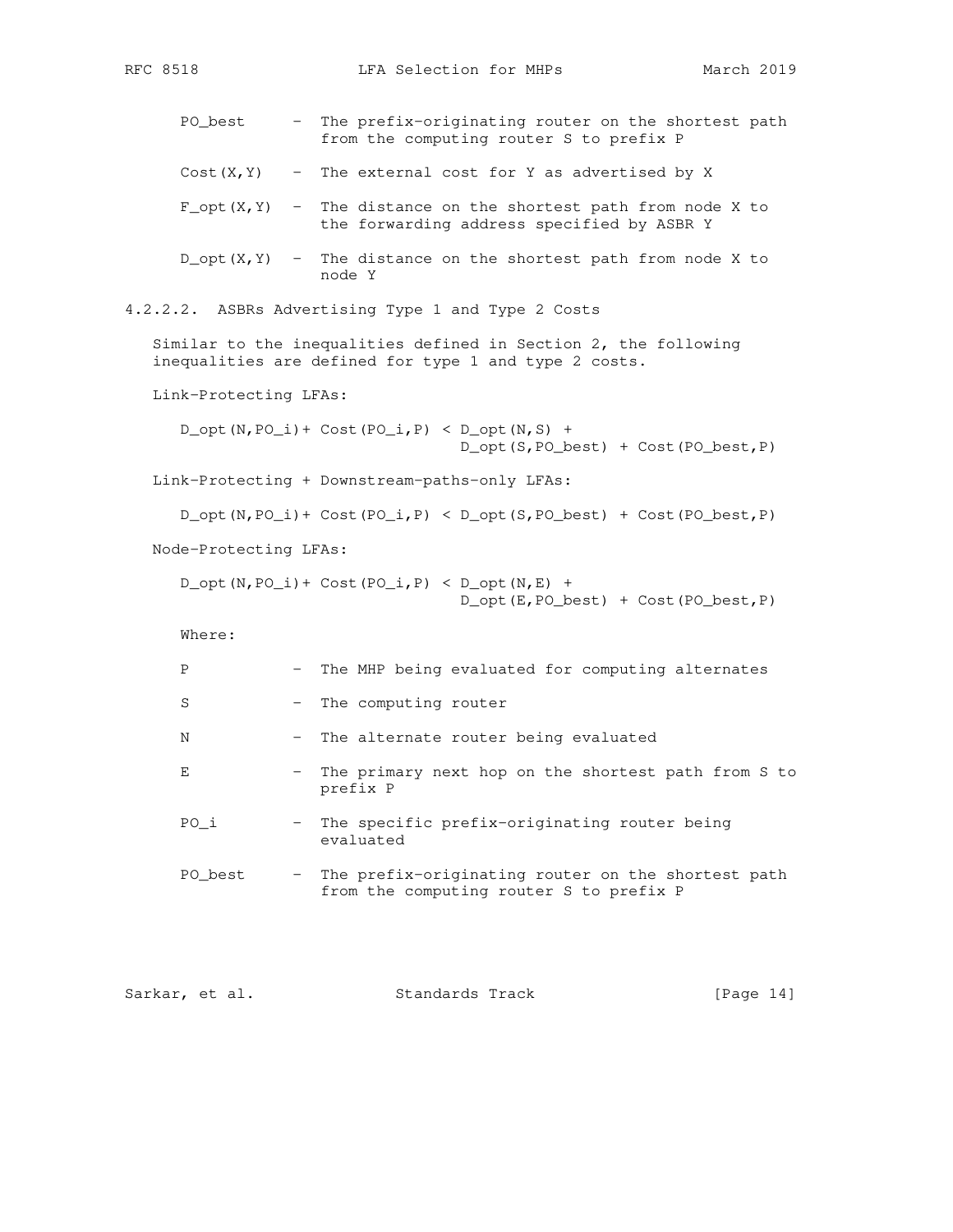$Cost(X, Y)$  - The external cost for Y as advertised by X

 $D_{\text{opt}}(X, Y)$  - The distance on the shortest path from node X to node Y

5. LFA Extended Procedures

 This section explains additional considerations to the LFA base specification [RFC5286].

5.1. Links with IGP MAX\_METRIC

 Sections 3.5 and 3.6 of [RFC5286] describe procedures for excluding nodes and links from use in alternate paths based on the maximum link metric. If these procedures are strictly followed, there are situations, described below, where the only potential alternate available that satisfies the basic loop-free condition will not be considered as alternative. This document refers to the maximum link metric in IGPs as the MAX\_METRIC. MAX\_METRIC is called "maximum link metric" when defined for IS-IS in [RFC5305] and "MaxLinkMetric" when defined for OSPF in [RFC6987].



Figure 3: Link with IGP MAX\_METRIC

 In the simple example network in Figure 3, all the links have a cost of 10 in both directions, except for the link between S and N2. The S-N2 link has a cost of 10 in the forward direction, i.e., from S to N2, and a cost of MAX\_METRIC (0xffffff /2^24 - 1 for IS-IS and 0xffff for OSPF) in the reverse direction, i.e., from N2 to S for a specific end-to-end TE requirement of the operator. At node S, D1 is reachable through N1 with a cost of 20, and D2 is reachable through N2 with a cost of 20. Even though neighbor N2 satisfies the basic loop-free condition (inequality 1 of [RFC5286]) for D1, S's neighbor

Sarkar, et al. Standards Track [Page 15]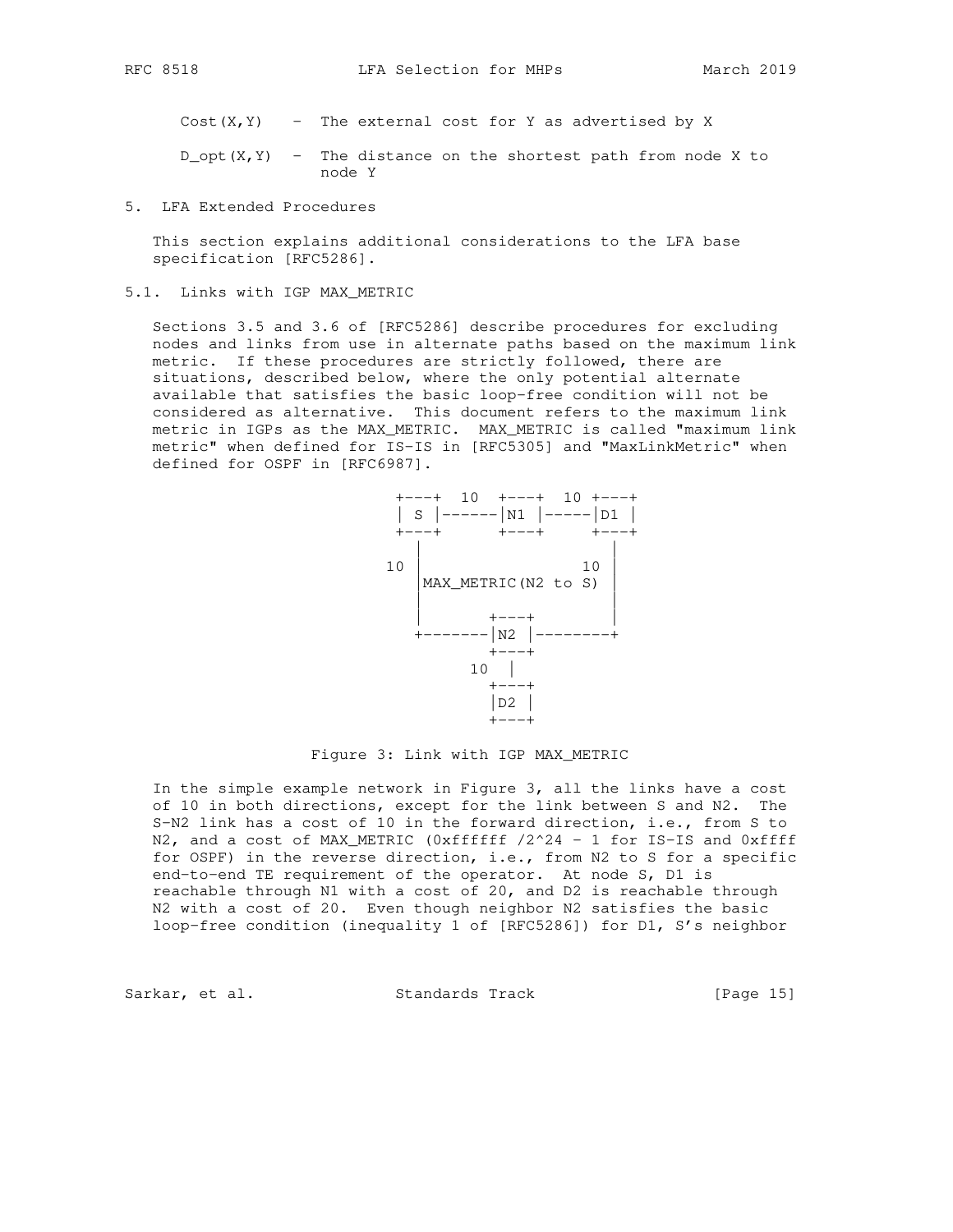N2 could be excluded as a potential alternative because of the current exclusions specified in Sections 3.5 and 3.6 of [RFC5286]. But, the primary traffic destined to D2 continues to use the link; hence, irrespective of the reverse metric in this case, the same link MAY be used as a potential LFA for D1.

 Alternatively, the reverse metric of the link MAY be configured with MAX\_METRIC-1 so that the link can be used as an alternative while meeting the operator's TE requirements and without having to update the router to fix this particular issue.

### 5.2. MT Considerations

 Sections 6.2 and 6.3.2 of [RFC5286] state that multi-topology OSPF and IS-IS are out of scope for that specification. This memo clarifies and describes the applicability.

 In multi-topology IGP deployments, for each MT-ID, a separate shortest path tree (SPT) is built with topology-specific adjacencies so the LFA principles laid out in [RFC5286] are actually applicable for MT IS-IS [RFC5120] LFA SPF. The primary difference in this case is identifying the eligible set of neighbors for each LFA computation; this is done per MT-ID. The eligible set for each MT-ID is determined by the presence of IGP adjacency from the source to the neighboring node on that MT-ID apart from the administrative restrictions and other checks laid out in [RFC5286]. The same is also applicable for MT-OSPF [RFC4915] or different AFs in multi instance OSPFv3 [RFC5838].

 However, for MT IS-IS, if a "standard unicast topology" is used with MT-ID #0 [RFC5120] and both IPv4 [RFC5305] and IPv6 routes/AFs [RFC5308] are present, then the condition of network congruency is applicable for LFA computation as well. Network congruency here refers to having the same address families provisioned on all the links and all the nodes of the network with MT-ID #0. Here, with a single-decision process, both IPv4 and IPv6 next hops are computed for all the prefixes in the network. Similarly, with one LFA computation from all eligible neighbors per [RFC5286], all potential alternatives can be computed.

6. IANA Considerations

This document has no IANA actions.

Sarkar, et al. Standards Track [Page 16]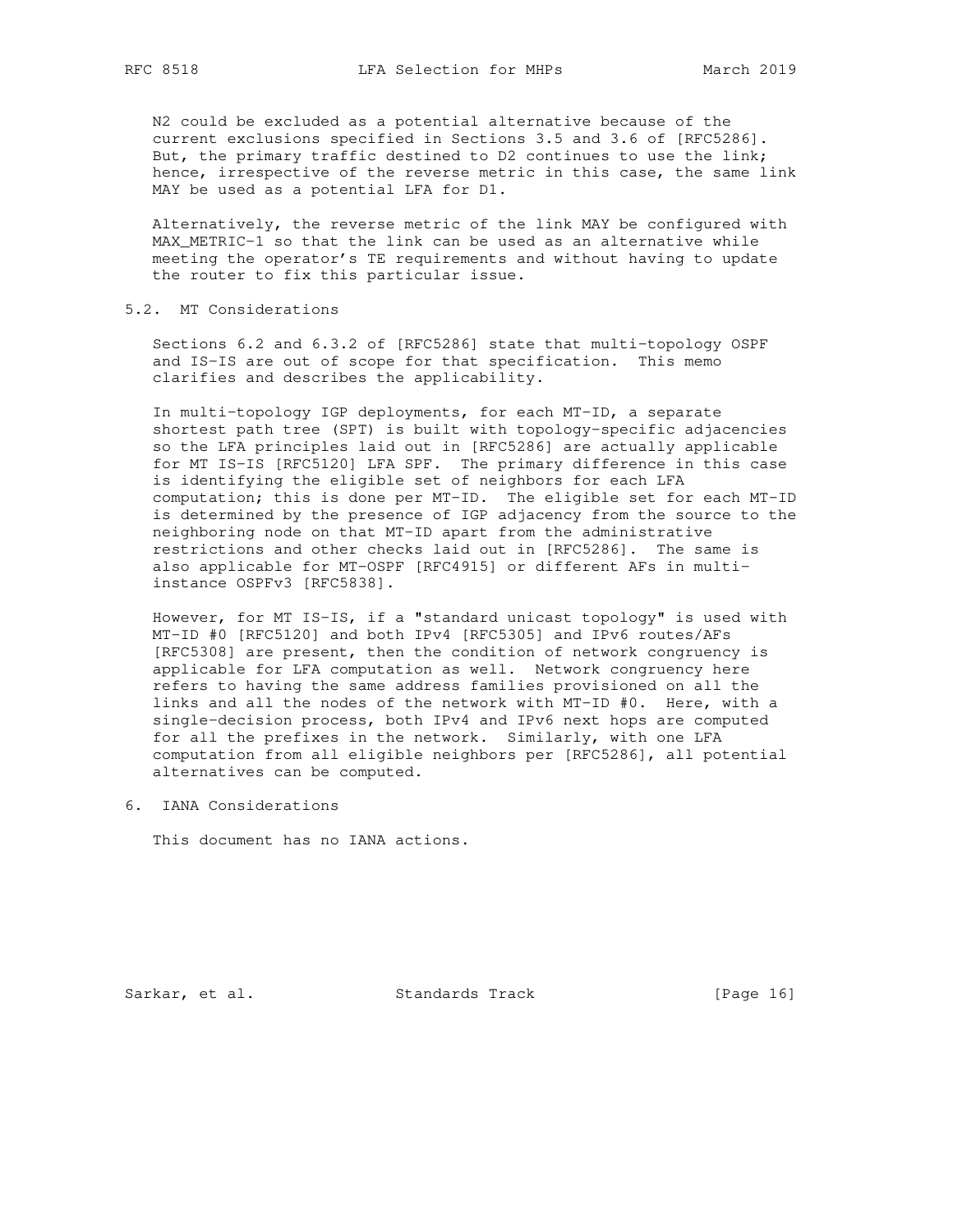7. Security Considerations

 The existing OSPF security considerations continue to apply, as do the recommended manual key management mechanisms specified in [RFC7474]. The existing security considerations for IS-IS also continue to apply, as specified in [RFC5304] and [RFC5310] and extended by [RFC7645] for Keying and Authentication for Routing Protocols (KARP). This document does not change any of the discussed protocol specifications (i.e., [RFC1195], [RFC5120], [RFC2328], and [RFC5838]); therefore, the security considerations of the LFA base specification [RFC5286] continue to apply.

- 8. References
- 8.1. Normative References
	- [RFC2119] Bradner, S., "Key words for use in RFCs to Indicate Requirement Levels", BCP 14, RFC 2119, DOI 10.17487/RFC2119, March 1997, <https://www.rfc-editor.org/info/rfc2119>.
	- [RFC5286] Atlas, A., Ed. and A. Zinin, Ed., "Basic Specification for IP Fast Reroute: Loop-Free Alternates", RFC 5286, DOI 10.17487/RFC5286, September 2008, <https://www.rfc-editor.org/info/rfc5286>.
	- [RFC8174] Leiba, B., "Ambiguity of Uppercase vs Lowercase in RFC 2119 Key Words", BCP 14, RFC 8174, DOI 10.17487/RFC8174, May 2017, <https://www.rfc-editor.org/info/rfc8174>.
- 8.2. Informative References
	- [RFC1195] Callon, R., "Use of OSI IS-IS for routing in TCP/IP and dual environments", RFC 1195, DOI 10.17487/RFC1195, December 1990, <https://www.rfc-editor.org/info/rfc1195>.
	- [RFC2328] Moy, J., "OSPF Version 2", STD 54, RFC 2328, DOI 10.17487/RFC2328, April 1998, <https://www.rfc-editor.org/info/rfc2328>.
	- [RFC4915] Psenak, P., Mirtorabi, S., Roy, A., Nguyen, L., and P. Pillay-Esnault, "Multi-Topology (MT) Routing in OSPF", RFC 4915, DOI 10.17487/RFC4915, June 2007, <https://www.rfc-editor.org/info/rfc4915>.

Sarkar, et al. Standards Track [Page 17]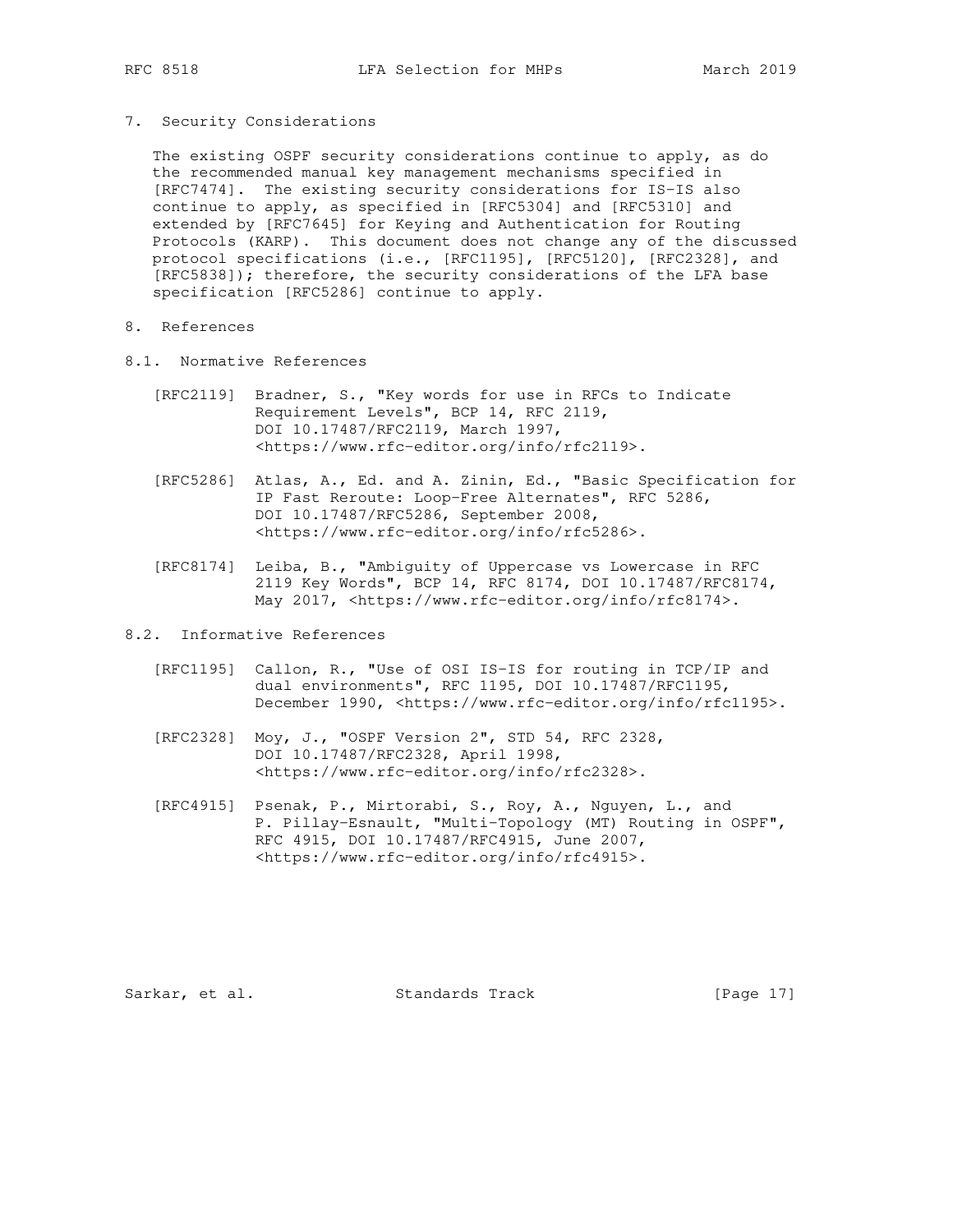- [RFC5120] Przygienda, T., Shen, N., and N. Sheth, "M-ISIS: Multi Topology (MT) Routing in Intermediate System to Intermediate Systems (IS-ISs)", RFC 5120, DOI 10.17487/RFC5120, February 2008, <https://www.rfc-editor.org/info/rfc5120>.
- [RFC5304] Li, T. and R. Atkinson, "IS-IS Cryptographic Authentication", RFC 5304, DOI 10.17487/RFC5304, October 2008, <https://www.rfc-editor.org/info/rfc5304>.
- [RFC5305] Li, T. and H. Smit, "IS-IS Extensions for Traffic Engineering", RFC 5305, DOI 10.17487/RFC5305, October 2008, <https://www.rfc-editor.org/info/rfc5305>.
- [RFC5308] Hopps, C., "Routing IPv6 with IS-IS", RFC 5308, DOI 10.17487/RFC5308, October 2008, <https://www.rfc-editor.org/info/rfc5308>.
- [RFC5310] Bhatia, M., Manral, V., Li, T., Atkinson, R., White, R., and M. Fanto, "IS-IS Generic Cryptographic Authentication", RFC 5310, DOI 10.17487/RFC5310, February 2009, <https://www.rfc-editor.org/info/rfc5310>.
- [RFC5714] Shand, M. and S. Bryant, "IP Fast Reroute Framework", RFC 5714, DOI 10.17487/RFC5714, January 2010, <https://www.rfc-editor.org/info/rfc5714>.
- [RFC5838] Lindem, A., Ed., Mirtorabi, S., Roy, A., Barnes, M., and R. Aggarwal, "Support of Address Families in OSPFv3", RFC 5838, DOI 10.17487/RFC5838, April 2010, <https://www.rfc-editor.org/info/rfc5838>.
- [RFC6987] Retana, A., Nguyen, L., Zinin, A., White, R., and D. McPherson, "OSPF Stub Router Advertisement", RFC 6987, DOI 10.17487/RFC6987, September 2013, <https://www.rfc-editor.org/info/rfc6987>.
- [RFC7474] Bhatia, M., Hartman, S., Zhang, D., and A. Lindem, Ed., "Security Extension for OSPFv2 When Using Manual Key Management", RFC 7474, DOI 10.17487/RFC7474, April 2015, <https://www.rfc-editor.org/info/rfc7474>.
- [RFC7645] Chunduri, U., Tian, A., and W. Lu, "The Keying and Authentication for Routing Protocol (KARP) IS-IS Security Analysis", RFC 7645, DOI 10.17487/RFC7645, September 2015, <https://www.rfc-editor.org/info/rfc7645>.

Sarkar, et al. Standards Track [Page 18]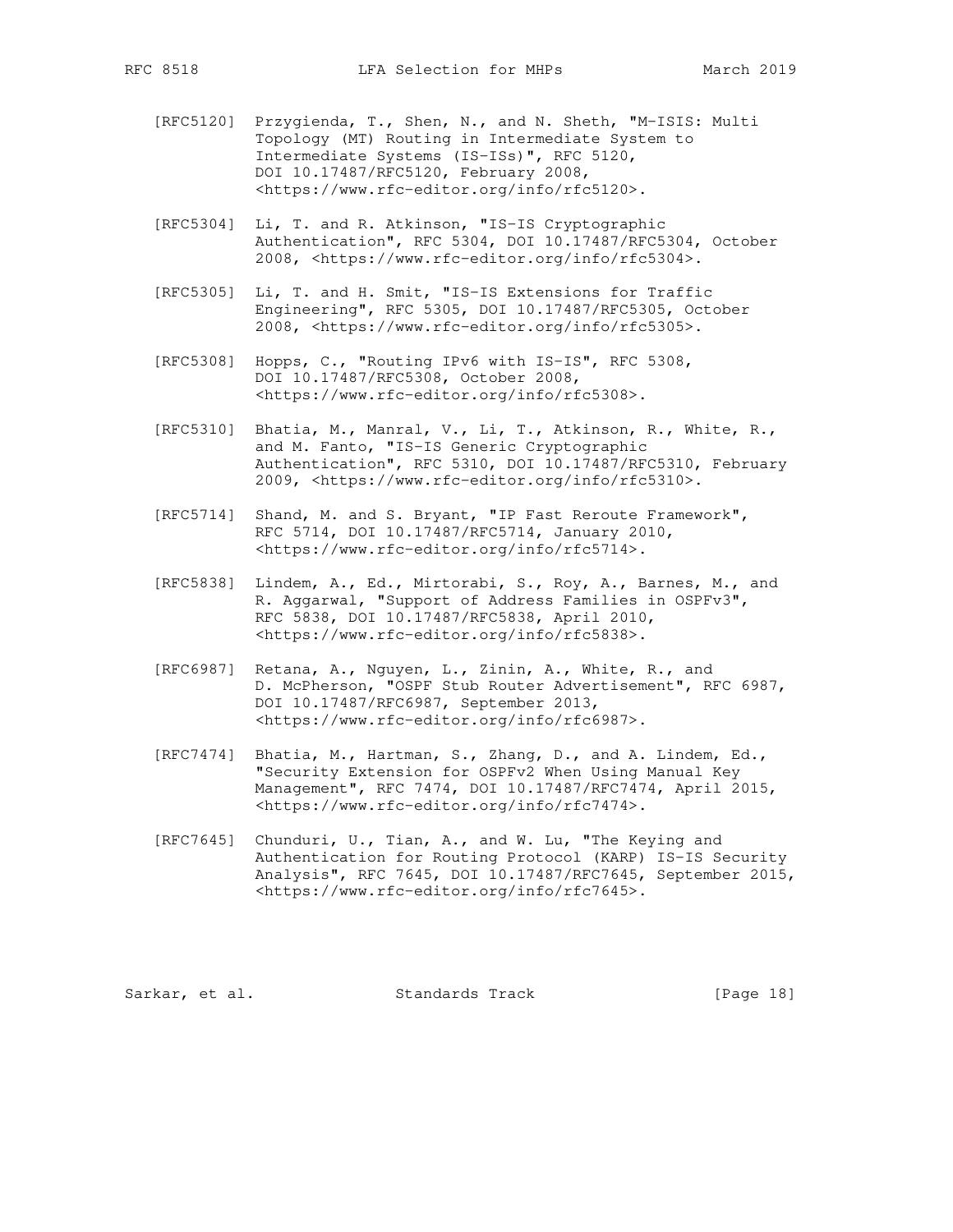## Acknowledgements

 The authors acknowledge Alia Atlas and Salih K.A. for their useful feedback and input. Thanks to Stewart Bryant for being Document Shepherd and providing detailed review comments. Thanks to Elwyn Davies for reviewing and providing feedback as part of the Gen-ART review. Thanks to Alvaro Retana, Adam Roach, Ben Campbell, Benjamin Kaduk, and sponsoring Routing Area Director Martin Vigoureux for providing detailed feedback and suggestions.

# Contributors

 The following people contributed substantially to the content of this document and should be considered coauthors:

 Chris Bowers Juniper Networks, Inc. 1194 N. Mathilda Ave. Sunnyvale, CA 94089 United States of America

Email: cbowers@juniper.net

 Bruno Decraene Orange France

Email: bruno.decraene@orange.com

Sarkar, et al. Standards Track [Page 19]